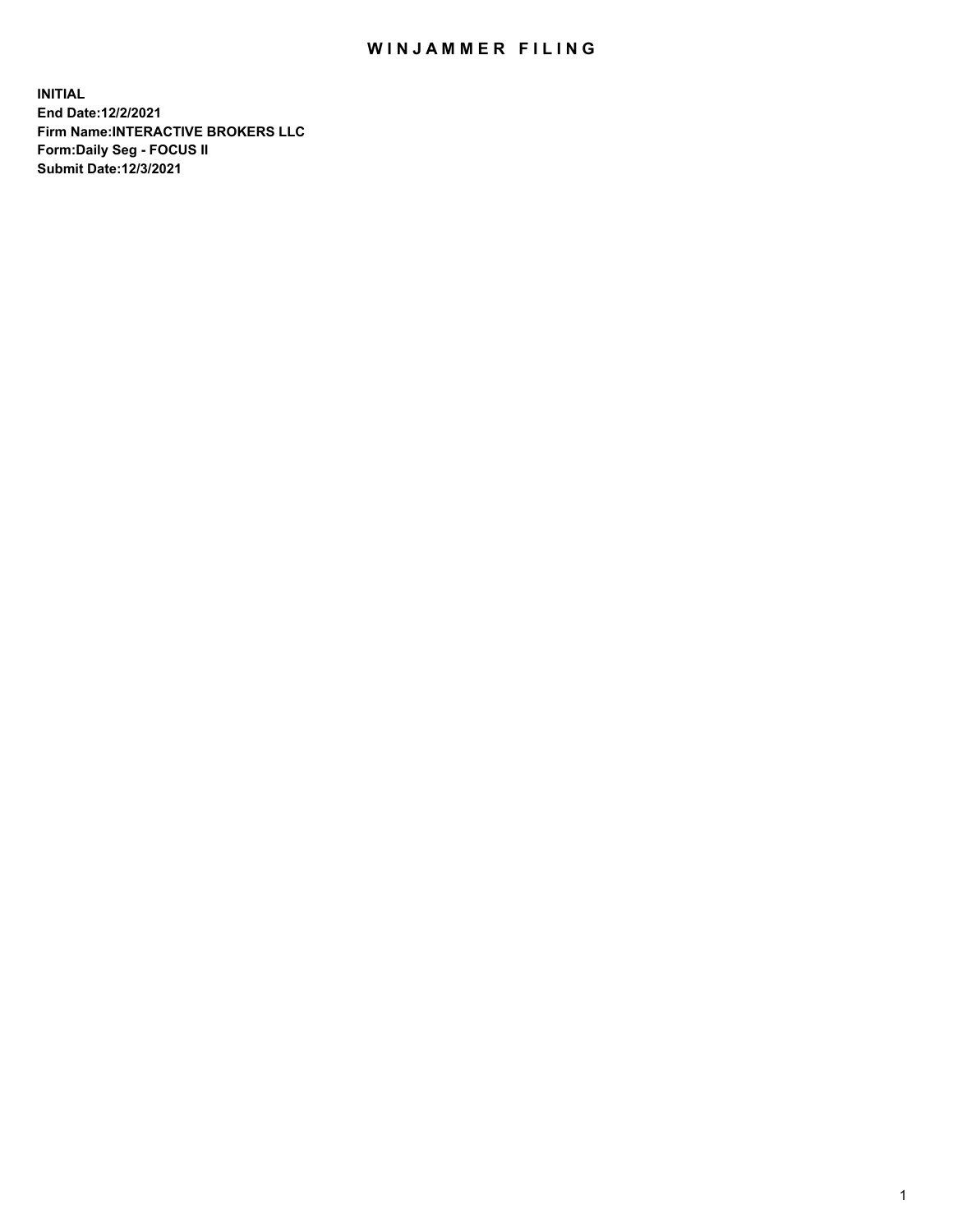**INITIAL End Date:12/2/2021 Firm Name:INTERACTIVE BROKERS LLC Form:Daily Seg - FOCUS II Submit Date:12/3/2021 Daily Segregation - Cover Page**

| Name of Company                                                                                                                                                                                                                                                                                                                | <b>INTERACTIVE BROKERS LLC</b>                                                                  |  |
|--------------------------------------------------------------------------------------------------------------------------------------------------------------------------------------------------------------------------------------------------------------------------------------------------------------------------------|-------------------------------------------------------------------------------------------------|--|
| <b>Contact Name</b>                                                                                                                                                                                                                                                                                                            | James Menicucci                                                                                 |  |
| <b>Contact Phone Number</b>                                                                                                                                                                                                                                                                                                    | 203-618-8085                                                                                    |  |
| <b>Contact Email Address</b>                                                                                                                                                                                                                                                                                                   | jmenicucci@interactivebrokers.c<br>om                                                           |  |
| FCM's Customer Segregated Funds Residual Interest Target (choose one):<br>a. Minimum dollar amount: ; or<br>b. Minimum percentage of customer segregated funds required:% ; or<br>c. Dollar amount range between: and; or<br>d. Percentage range of customer segregated funds required between: % and %.                       | $\overline{\mathbf{0}}$<br>$\overline{\mathbf{0}}$<br>155,000,000 245,000,000<br>0 <sub>0</sub> |  |
| FCM's Customer Secured Amount Funds Residual Interest Target (choose one):<br>a. Minimum dollar amount: ; or<br>b. Minimum percentage of customer secured funds required:% ; or<br>c. Dollar amount range between: and; or<br>d. Percentage range of customer secured funds required between:% and%.                           | $\overline{\mathbf{0}}$<br>$\overline{\mathbf{0}}$<br>80,000,000 120,000,000<br>0 <sub>0</sub>  |  |
| FCM's Cleared Swaps Customer Collateral Residual Interest Target (choose one):<br>a. Minimum dollar amount: ; or<br>b. Minimum percentage of cleared swaps customer collateral required:% ; or<br>c. Dollar amount range between: and; or<br>d. Percentage range of cleared swaps customer collateral required between:% and%. | $\overline{\mathbf{0}}$<br><u>0</u><br>0 <sub>0</sub><br>00                                     |  |

Attach supporting documents CH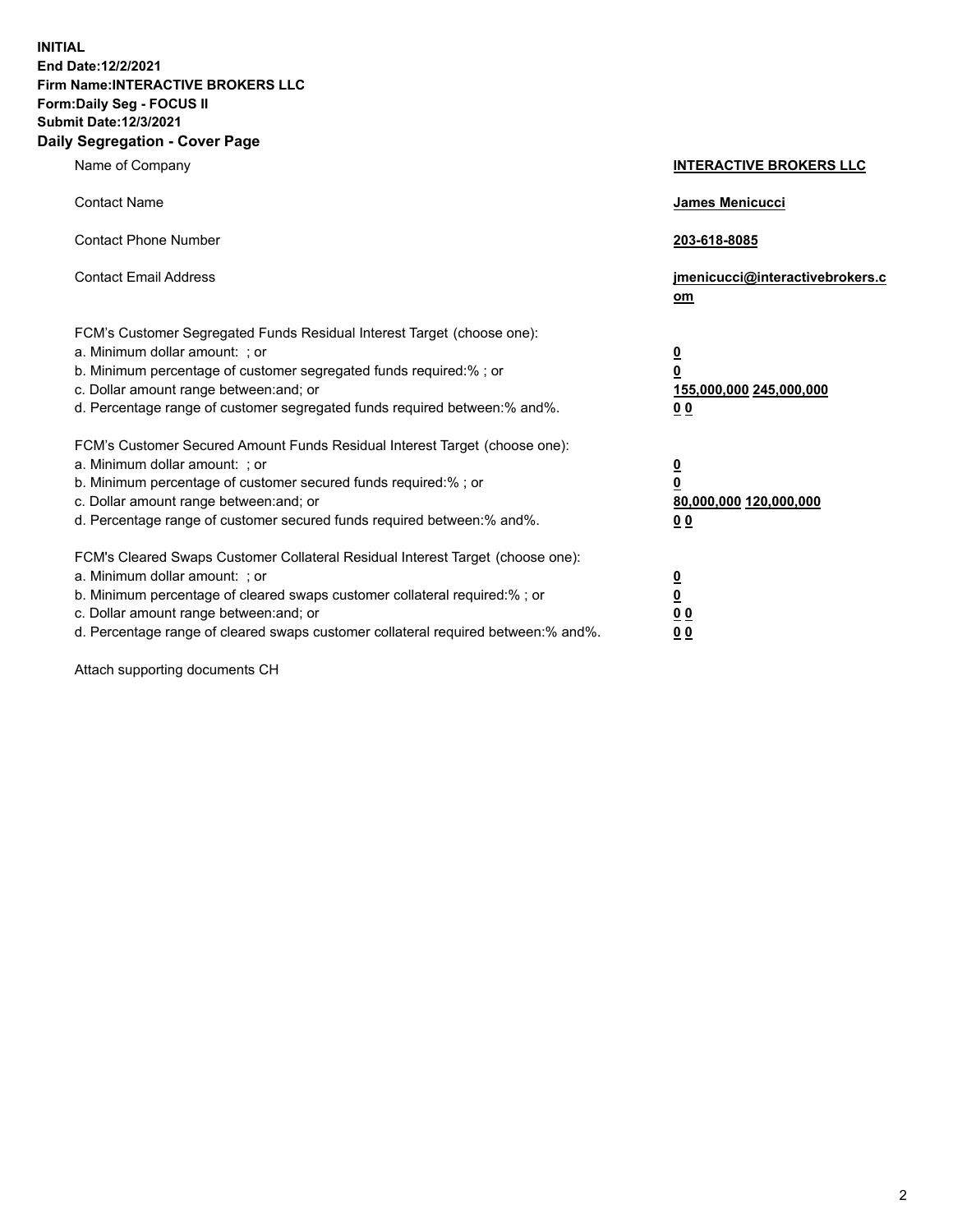**INITIAL End Date:12/2/2021 Firm Name:INTERACTIVE BROKERS LLC Form:Daily Seg - FOCUS II Submit Date:12/3/2021 Daily Segregation - Secured Amounts**

## Foreign Futures and Foreign Options Secured Amounts Amount required to be set aside pursuant to law, rule or regulation of a foreign government or a rule of a self-regulatory organization authorized thereunder **0** [7305] 1. Net ledger balance - Foreign Futures and Foreign Option Trading - All Customers A. Cash **488,131,801** [7315] B. Securities (at market) **0** [7317] 2. Net unrealized profit (loss) in open futures contracts traded on a foreign board of trade **-11,446,076** [7325] 3. Exchange traded options a. Market value of open option contracts purchased on a foreign board of trade **104,329** [7335] b. Market value of open contracts granted (sold) on a foreign board of trade **-60,277** [7337] 4. Net equity (deficit) (add lines 1. 2. and 3.) **476,729,777** [7345] 5. Account liquidating to a deficit and account with a debit balances - gross amount **7,712** [7351] Less: amount offset by customer owned securities **0** [7352] **7,712** [7354] 6. Amount required to be set aside as the secured amount - Net Liquidating Equity Method (add lines 4 and 5) **476,737,489** [7355] 7. Greater of amount required to be set aside pursuant to foreign jurisdiction (above) or line 6. **476,737,489** [7360] FUNDS DEPOSITED IN SEPARATE REGULATION 30.7 ACCOUNTS 1. Cash in banks A. Banks located in the United States **49,635,848** [7500] B. Other banks qualified under Regulation 30.7 **0** [7520] **49,635,848** [7530] 2. Securities A. In safekeeping with banks located in the United States **320,987,160** [7540] B. In safekeeping with other banks qualified under Regulation 30.7 **0** [7560] **320,987,160** [7570] 3. Equities with registered futures commission merchants A. Cash **0** [7580] B. Securities **0** [7590] C. Unrealized gain (loss) on open futures contracts **0** [7600] D. Value of long option contracts **0** [7610] E. Value of short option contracts **0** [7615] **0** [7620] 4. Amounts held by clearing organizations of foreign boards of trade A. Cash **0** [7640] B. Securities **0** [7650] C. Amount due to (from) clearing organization - daily variation **0** [7660] D. Value of long option contracts **0** [7670] E. Value of short option contracts **0** [7675] **0** [7680] 5. Amounts held by members of foreign boards of trade A. Cash **247,626,794** [7700] B. Securities **0** [7710] C. Unrealized gain (loss) on open futures contracts **-1,730,255** [7720] D. Value of long option contracts **104,329** [7730] E. Value of short option contracts **-60,277** [7735] **245,940,591** [7740] 6. Amounts with other depositories designated by a foreign board of trade **0** [7760] 7. Segregated funds on hand **0** [7765] 8. Total funds in separate section 30.7 accounts **616,563,599** [7770] 9. Excess (deficiency) Set Aside for Secured Amount (subtract line 7 Secured Statement Page 1 from Line 8) **139,826,110** [7380] 10. Management Target Amount for Excess funds in separate section 30.7 accounts **80,000,000** [7780] 11. Excess (deficiency) funds in separate 30.7 accounts over (under) Management Target **59,826,110** [7785]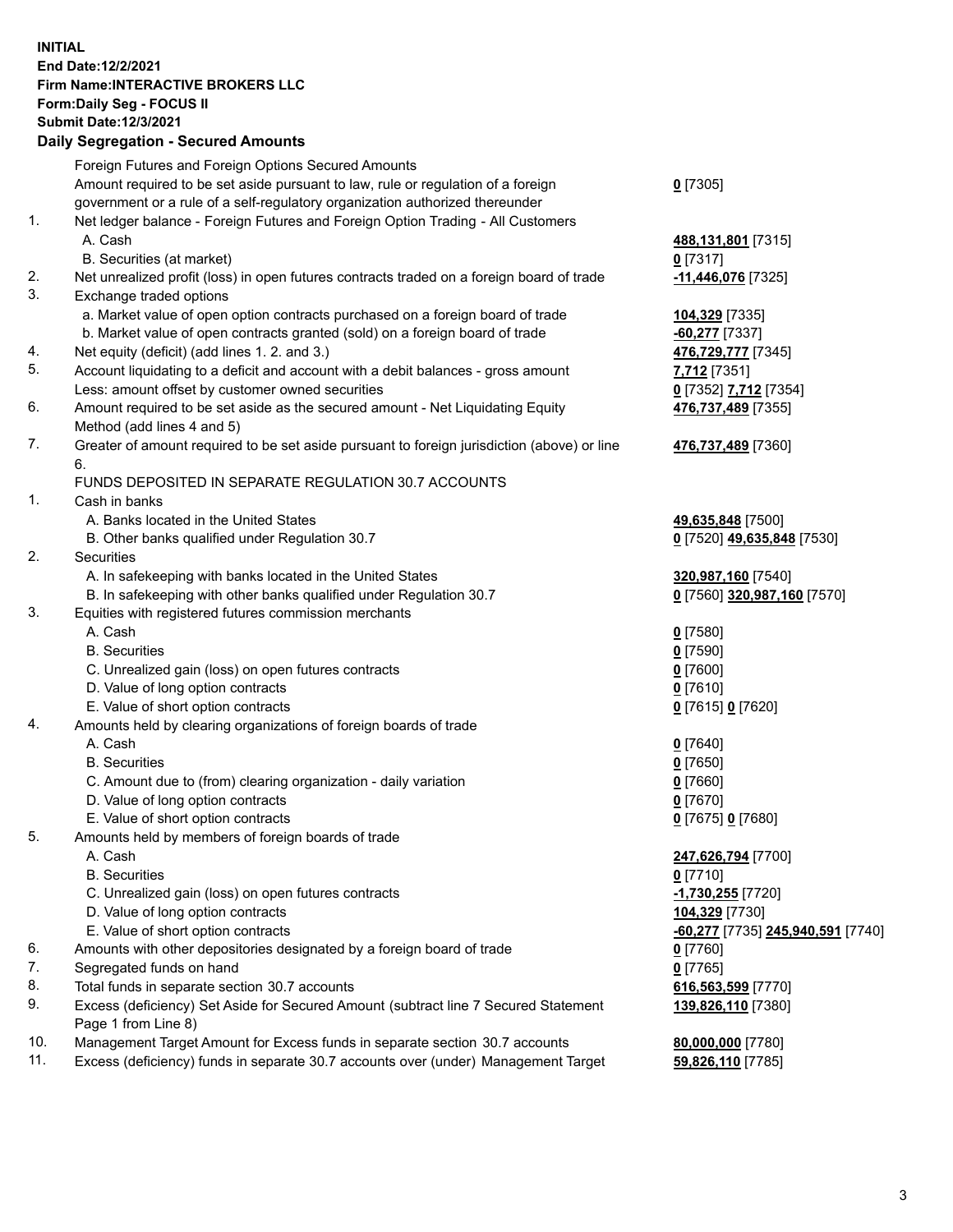**INITIAL End Date:12/2/2021 Firm Name:INTERACTIVE BROKERS LLC Form:Daily Seg - FOCUS II Submit Date:12/3/2021 Daily Segregation - Segregation Statement** SEGREGATION REQUIREMENTS(Section 4d(2) of the CEAct) 1. Net ledger balance A. Cash **7,688,492,360** [7010] B. Securities (at market) **0** [7020] 2. Net unrealized profit (loss) in open futures contracts traded on a contract market **-141,974,042** [7030] 3. Exchange traded options A. Add market value of open option contracts purchased on a contract market **532,509,445** [7032] B. Deduct market value of open option contracts granted (sold) on a contract market **-543,660,632** [7033] 4. Net equity (deficit) (add lines 1, 2 and 3) **7,535,367,131** [7040] 5. Accounts liquidating to a deficit and accounts with debit balances - gross amount **1,049,527** [7045] Less: amount offset by customer securities **0** [7047] **1,049,527** [7050] 6. Amount required to be segregated (add lines 4 and 5) **7,536,416,658** [7060] FUNDS IN SEGREGATED ACCOUNTS 7. Deposited in segregated funds bank accounts A. Cash **1,573,453,884** [7070] B. Securities representing investments of customers' funds (at market) **3,515,347,625** [7080] C. Securities held for particular customers or option customers in lieu of cash (at market) **0** [7090] 8. Margins on deposit with derivatives clearing organizations of contract markets A. Cash **1,983,333,129** [7100] B. Securities representing investments of customers' funds (at market) **679,932,716** [7110] C. Securities held for particular customers or option customers in lieu of cash (at market) **0** [7120] 9. Net settlement from (to) derivatives clearing organizations of contract markets **14,800,718** [7130] 10. Exchange traded options A. Value of open long option contracts **532,509,445** [7132] B. Value of open short option contracts **-543,660,632** [7133] 11. Net equities with other FCMs A. Net liquidating equity **0** [7140] B. Securities representing investments of customers' funds (at market) **0** [7160] C. Securities held for particular customers or option customers in lieu of cash (at market) **0** [7170] 12. Segregated funds on hand **0** [7150] 13. Total amount in segregation (add lines 7 through 12) **7,755,716,885** [7180] 14. Excess (deficiency) funds in segregation (subtract line 6 from line 13) **219,300,227** [7190] 15. Management Target Amount for Excess funds in segregation **155,000,000** [7194] 16. Excess (deficiency) funds in segregation over (under) Management Target Amount **64,300,227** [7198]

Excess